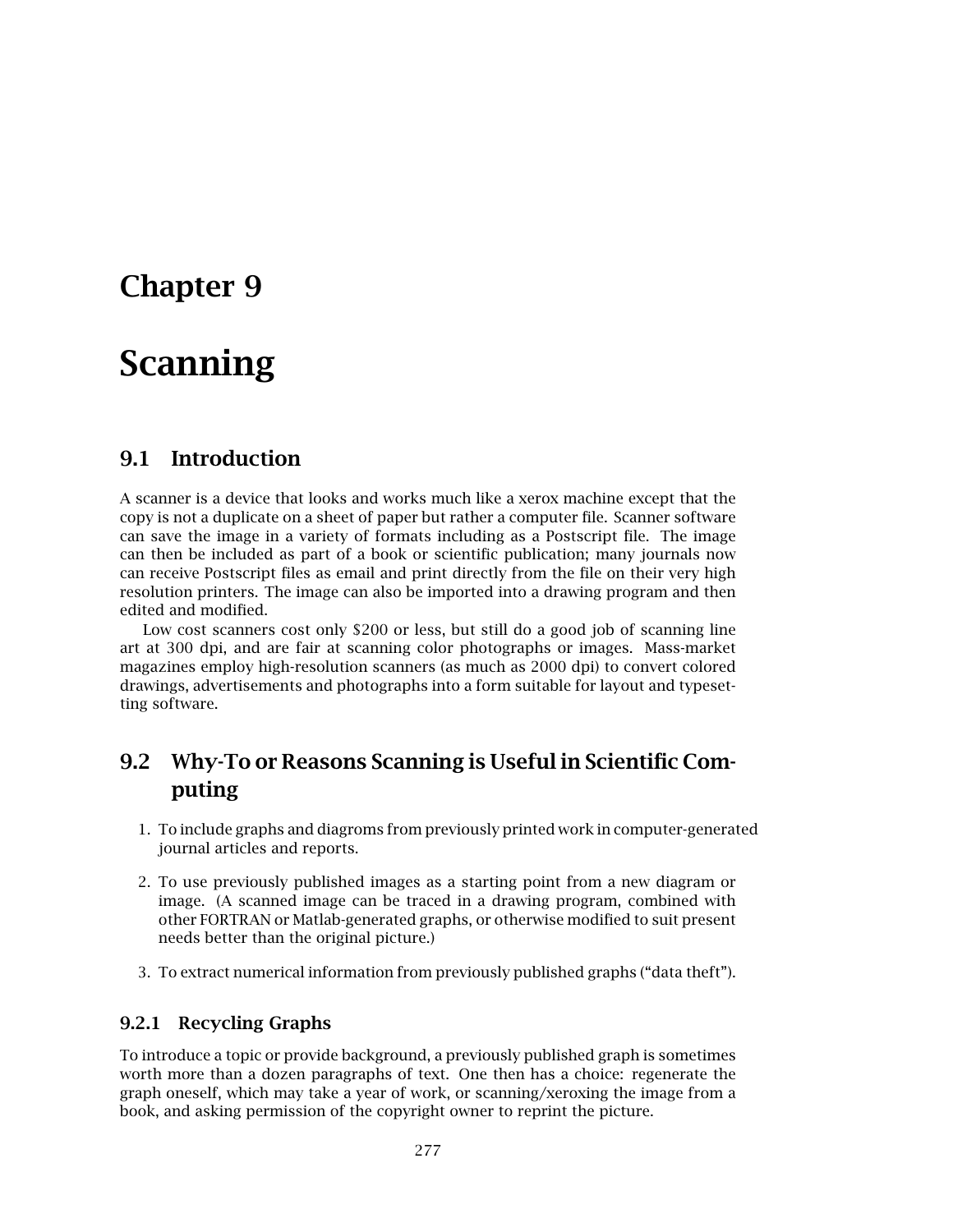Xeroxing is sufficient if your own work is to be typeset by the publisher. However, for a computer-generated manuscript, it is highly convenient to have the copy in a computer file, and that requires scanning.

#### **9.2.2 Scan and Modify**

Much scientific and engineering work consists of doing old work better. It is then very useful to publish a direct, graphical comparison between the old and the new. The most convenient way to make such an old-and-new graph is to scan the old picture in and then use a drawing program to combine this with your new computer-generated image. One could use a professional draftsman to combine the curves. However, scan-and-modify is almost certainly what the artist will do!

# **9.3 Scanner Types**

Scanners come in several species:

- 1. Flatbed scanners
- 2. All-in-one printer/scanners
- 3. Slide/film scanners
- 4. Photo scanners
- 5. Drum scanners
- 6. Oversize scanners
- 7. Handheld scanners
- 8. Digital cameras

Flatbed scanners are the most common. They vary in price, but a decent scanner is only \$100. Many home computers now have flatbed scanners attached, and many stores bundle computers with scanners.

Flatbed scanners usually employ a laser as the light source; xerox machines also employ laser light sources, and indeed the mechanics and electronics of the moving laser is very similar in both types of equipment. The reflected or transmitted light is captured by a CCD array just as in a digital camera. However, the scanner array does not need to be as dense or as sophisticated as in a camera because the camera must capture the entire image in a fraction of a second whereas the scanner array literally scans the image over a few seconds, capturing a tiny piece of the image at each instant.

Because there is great commonality between scanners, xerox machines and laser printers, so-called "all-in-ones" have become popular. These combine a flatbed scanner with a copier, printer and fax machine. The earliest all-in-ones printed only black-andwhite, using a laser printer mechanism. (The laser did double-duty for both printer and scanner). Many new models combine a color ink-jet printer with a scanner; these can make color copies.

As scanners, the all-in-ones are usually less capable than stand-alone scanners. The great selling point of all-in-ones is that they are very compact, allowing several functions in a container which can fit into a crowded home office or computer study. Consequently, all-in-ones rarely allow the scanning of images bigger than  $8.5" \times 11"$  whereas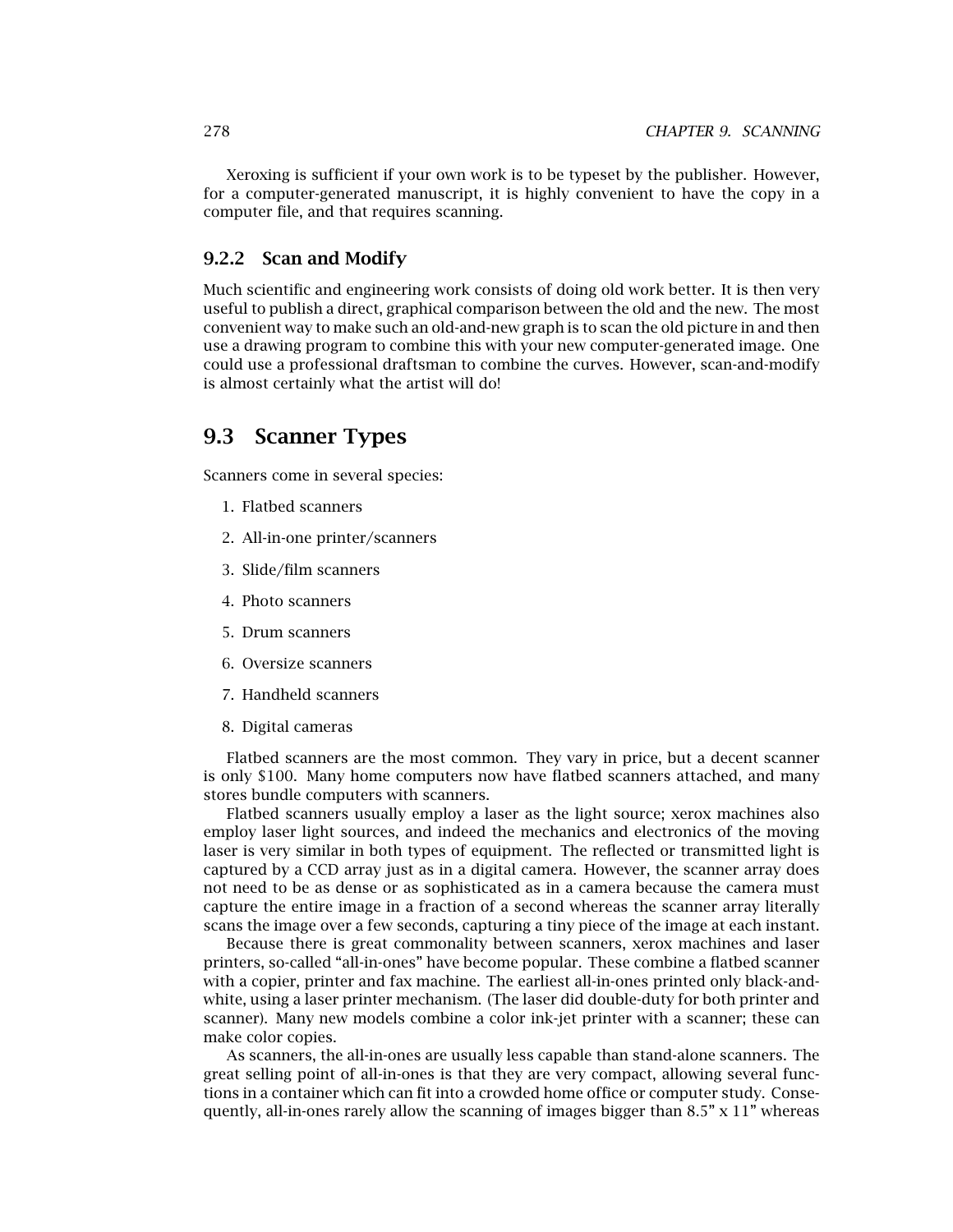#### *9.3. SCANNER TYPES* 279

larger sizes are common in flatbed scanners, even cheap ones. However, many all-inones offer the option of an automatic document feeder (ADF).

Slide/film scanners are designed to scan *transparent* media such as slides or film in *small* sizes at very *high resolution*. Inexpensive slide/film scanners usually have much higher dots-per-inch ratings than even top-of-the-line flatbed scanners, but are limited to media that will fit in a holder that can accomodate only 35mm film or slides.

A recent variation is the dedicated photoscanner. A developed 3" x 5" scanner is an opaque media that can be scanned perfectly well on a flatbed scanner. However, the photo scanners are more compact than flatbeds because they are just big enough to accomodate a photo. Their optics has been designed so as to trade moderate resolution over a wide area (flatbed) for higher resolution over a small image size (photoscanners).

If one intends primarily to scan either slides or photos, a special-purpose scanner will give better results, and take up less space, than a general purpose flatbed scanner. However, a flatbed is more flexible in that it scan just about anything as explained below.

A drum scanner requires that the scanned object be thin and flexible so that it can be wrapped around a drum which rotates in front of the light source and light collector. Drum scanners have much higher resolution than flatbed scanners because they employ a different light source (halogen lamps) and different light collector (Photomultiplier Tubes, alias PMT). Such scanners are so expensive (many thousands of dollars and up) that it is unlikely that an individual scientist or even a large research group would ever own one.

Nevertheless, drum scanners are important to the scientific community. The reason is that publishers use them as the standard means of scanning documents for publication. These days, publishers try to bypass the scanner by collecting electronic image files from authors whenever possible. However, because of the lack of standardization of image files and so on, journal publishers are routinely forced to fall back on their drum scanner. This is particularly so for photographs and other images which are initially generated on a non-electronic media such as film; the publisher would much rather use his high resolution drum scanner for a photo than accept an electronic image that is the author's low resolution scan of the photograph.

In addition, it should be noted there are "service bureaus" in most large cities that serve the graphics design and publishing industries. An engineer who needs an ultrahigh resolution scan can take his image to a service bureau and pay a small charge to have it drum-scanned and returned as an electronic file on a Zip disk or CD-ROM.

There are oversize scanners that typically have a long bar that can accomodate paper as much as two or three feet wide plus a feed mechanism to pull the paper through the scanner and past the imaging equipment. These scanners are sometimes found in large engineering and architecture establishments to allow the scanning of blueprints and architectural drawings, which often are of rather heroic size. These scanners also are too expensive to buy, but often not that hard to "borrow" by using a service bureau, or a centralized university facility.

Hand-held scanners received a lot of publicity a few years ago. The theory was that these little scanners could be slipped in a backpack and taken anywhere. Instead of xeroxing articles in the library, one could use a hand-held scanner to capture the image electronically.

Unfortunately, the head is a lot less steady than the mechanical track of a flatbed scanner, so the quality of hand-held scans of an  $8.5$ "  $\times$  11" page is awful. Such scanners are still sold, but never became popular.

Nevertheless, small, portable scanners will likely make a comeback. First, scanner technology has improved and price has come down. Second, libraries in the near future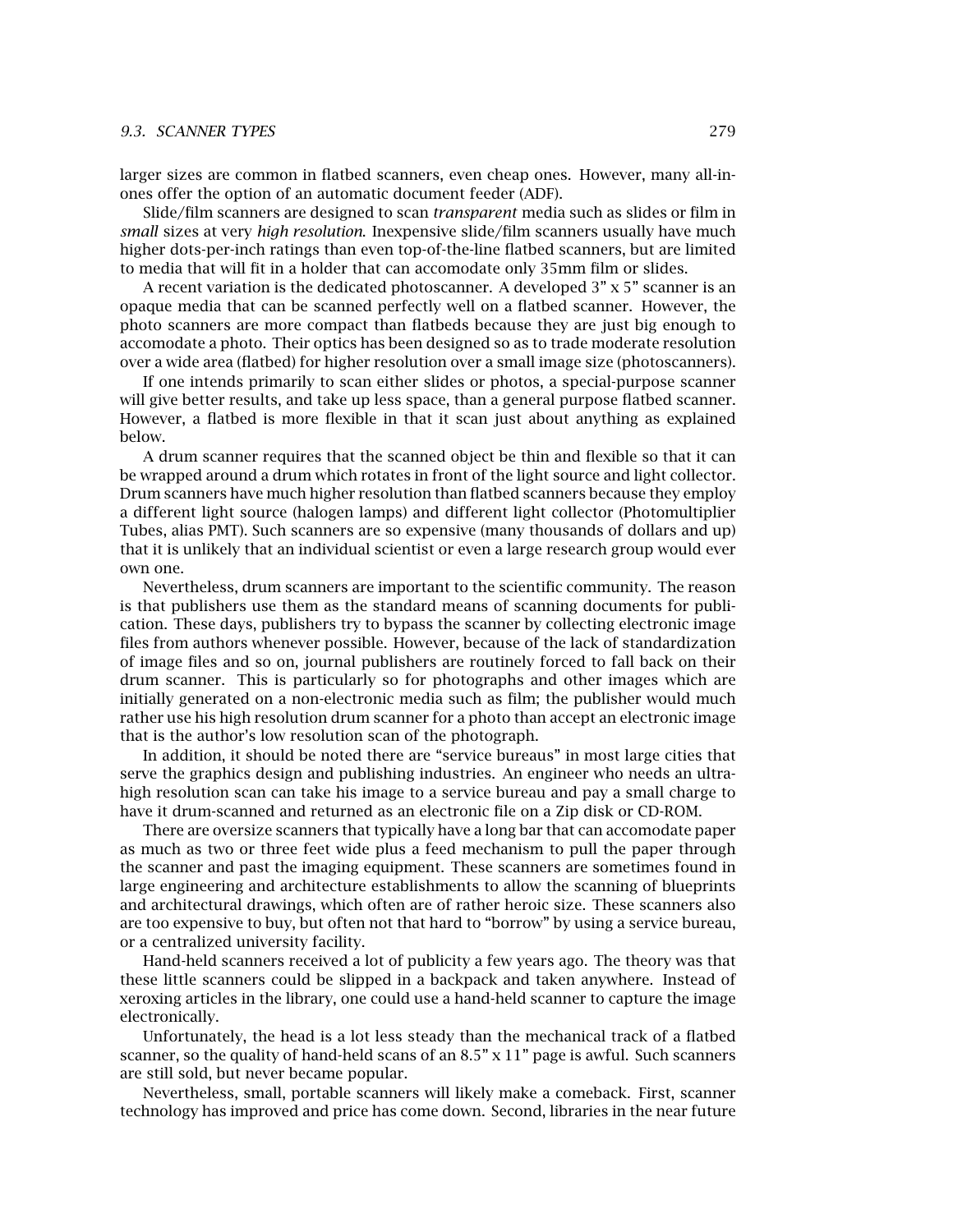may have coin-operated scanners similar to the coin-operated xerox machines that they already have.

Digital cameras are not usually thought of as scanners, but sometimes are used that way. The cartographer David Rumsey has put his library of 6000+ historical maps online. Because the maps are very large, they cannot fit in a standard flatbed or drum scanner; because many are a couple of centuries old, they are too fragile to be pulled through an oversize blueprint scanner. His procedure is to spread the maps on the floor, illuminate them with standard photographic spotlights, and then capture the map using a high-quality digital camera mounted on a standard several feet about the maps.

# **9.4 Scanner Substitutes**

#### **9.4.1 Digital Cameras**

As noted previously, digital cameras are often the best way to scan very large maps. Flatbed scanners have been used in the past to scan three-dimensional objects such as coins or leaves, etc., taking care not to scratch the glass surface. However, digital cameras are probably better for imaging three-dimensional objects. (The exception is very small objects that can be laid on a flatbed, but not easily photographed because a "close-up" would be outside the focal range of the camera.)

Digital cameras vary widely in cost and resolution. The latter is usually expressed in "megapixels" where a megapixel is a million pixels, or in other words a  $1000 \times 1000$ bitmap. How many megapixels does one need?

A digital image should be printed at a resolution of 150 dpi to 300 dpi. At less than 150 dpi, the image looks fuzzy and pixelated to most observers. A picture at more than 300 dpi is indistinguishable from a print at 300 dpi even for the most keensighted observer. In general, a picture printed at about 200 dpi looks crystal clear. It follows that 200 dpi is a good resolution goal for digital cameras.

The number of megapixels required to reach this goal depends on two issues:

- 1. Final print size
- 2. Cropping

Table 9.1 shows the number of pixels needed at 200 dpi resolution for various print sizes. The lowest resolution digital cameras, costing \$35 to \$50, create images that match the VGA screen resolution,  $640 \times 480$ . For a passport photo, even the most humble of digital cameras would seem to be adequate, but this is not the whole story.

First, digital cameras (and film cameras) are bothered by imperfect color fidelity; people photographed with a VGA camera often look slightly seasick ("green cast") or drunk ("red cast"). More expensive cameras reproduce colors more faithfully than cheap cameras, if color fidelity is important.

Second, and more important, digital cameras allow *very easy cropping*. An ordinary photograph can be physically cropped by cutting away extraneous parts of the picture with scissors. Unfortunately, this renders the picture a non-standard size. The cropped picture will fall out of our scrapbook, and look wierd when viewed on the same page with a lot of standard size figures.

In contrast, digital pictures may be cropped with reckless abandon in Photoshop or similar programs. The image can then be reexpanded to a standard size.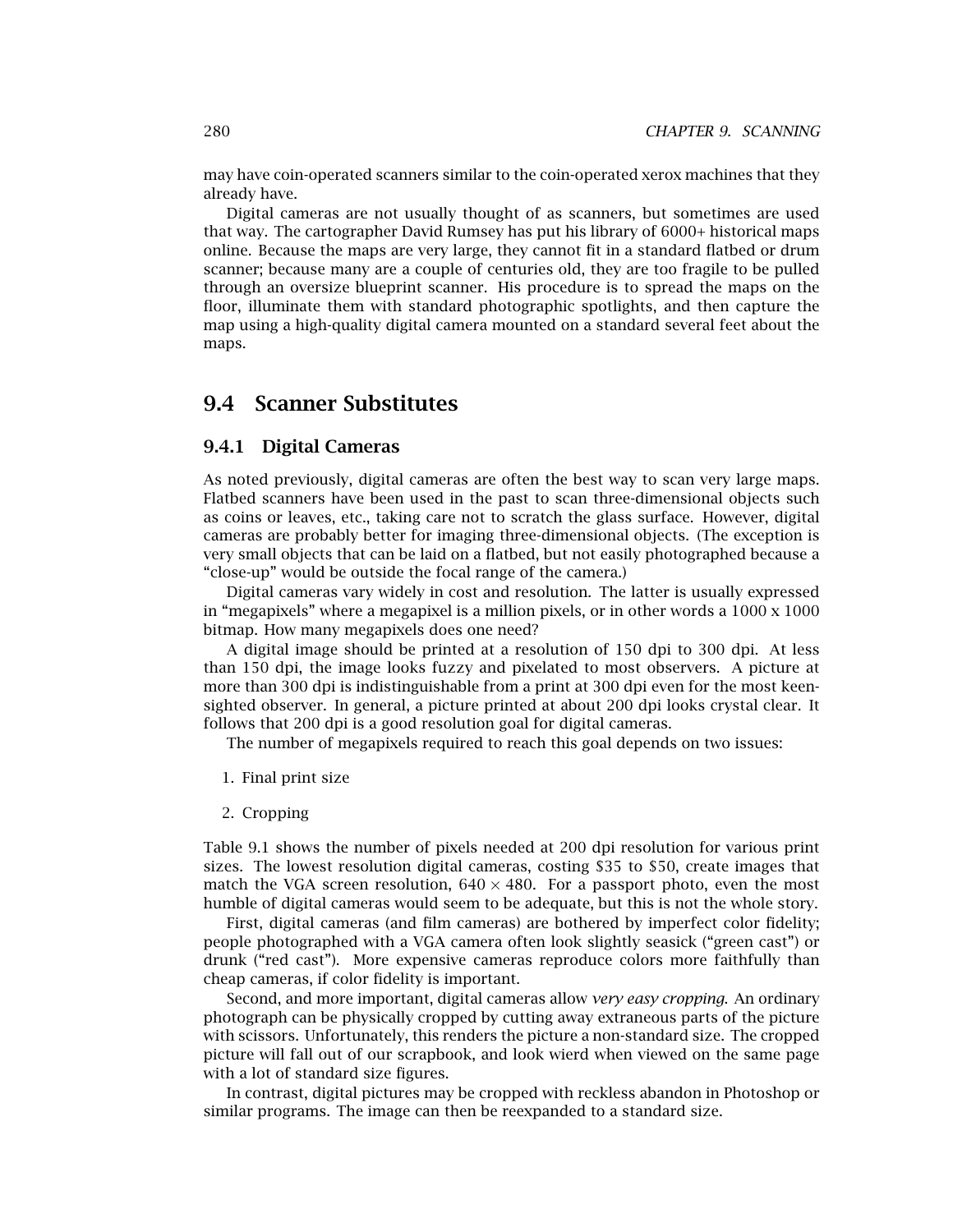#### *9.4. SCANNER SUBSTITUTES* 281

This goes double for scientific graphics. There is no standard size; a graph can expanded to fill an entire column width in Latex without even bothering to alter the size in Photoshop.

Furthermore, there is no such thing as "pretty background scenery" in a scientific image; it is desirable to crop away everything except the experimental apparatus, or whatever is the focus of the picture.

Thus, it is a little tricky to use a digital camera as a scanner substitute. A picture that may be satisfactory as a  $3$ " x  $5$ " image may be cropped to  $2$ " x  $3$ " and then published as a  $3.2$ "  $\times$  5"  $-$  with visible pixelation and streaking.

In estimating resolution needs, one must allow for cropping and also estimate the final *published* size of the cropped image.

The conventional wisdom is that a six-megapixel digital camera is needed to match the resolution of 35 mm film. Cameras in this range are now available, but very expensive (thousands of dollars) in 2002. However, prices are dropping rapidly.

Digital cameras have one significant drawback compared to film; they are relatively slow at capturing images. Film speed is rated from AS100 to AS1000; by using the latter and a very short exposure, a 35 mm camera can freeze very rapid motion without blurring. Digital cameras have a speed roughly equivalent to AS100. Consequently, sports photographers are forced to use film for many applications even though they can afford six megapixel digital cameras and love the freedom to bypass the delays of development, and go straight to digital editing.

#### **9.4.2 Scanning Substitute: PDF files**

The American Meteorological Society has archived all articles in its journals, going back to the founding of each journal, as PDF files. These can be opened in Photoshop and individual figures extracted and modified.

- 1. First, open a PDF file such as **KeyseretalBAMS01.pdf**. A little window will appear with the legend "Generic PDF Parser".
- 2. Select the desired page number by clicking on the arrows and watching the page marker change. Click OK. A window will appear that allows one to select the numbers of pixels per inch, etc. Click "continue". The selected page will then be rasterized.
- 3. Erase unwanted bits of text and figures to leave only the desired figure. The easiest way is probably to simply crop the Photoship image around the desired picture.
- 4. Add text to the figure as desired, and whatever modifications or adornments as seems appropriate.
- 5. Save the image in Photoshop format. Save it again as an EPS file if that format is needed.

| Print Size            | Pixels at 200 dpi        | Total pixels      | Print name            |
|-----------------------|--------------------------|-------------------|-----------------------|
| $1.375" \times 1.75"$ | 275 x 350                | $0.10$ megapixels | passport photo        |
| $3" \times 5"$        | $\sqrt{600} \times 1000$ | 0.60 megapixels   | standard snapshot     |
| $5" \times 7"$        | $1000 \times 1400$       | 1.40 megapixels   | medium framed picture |
| $9'' \times 12''$     | 1800 x 2400              | 4.30 megapixels   | oversized             |

Table 9.1: Pixel Requirements of Digital Pictures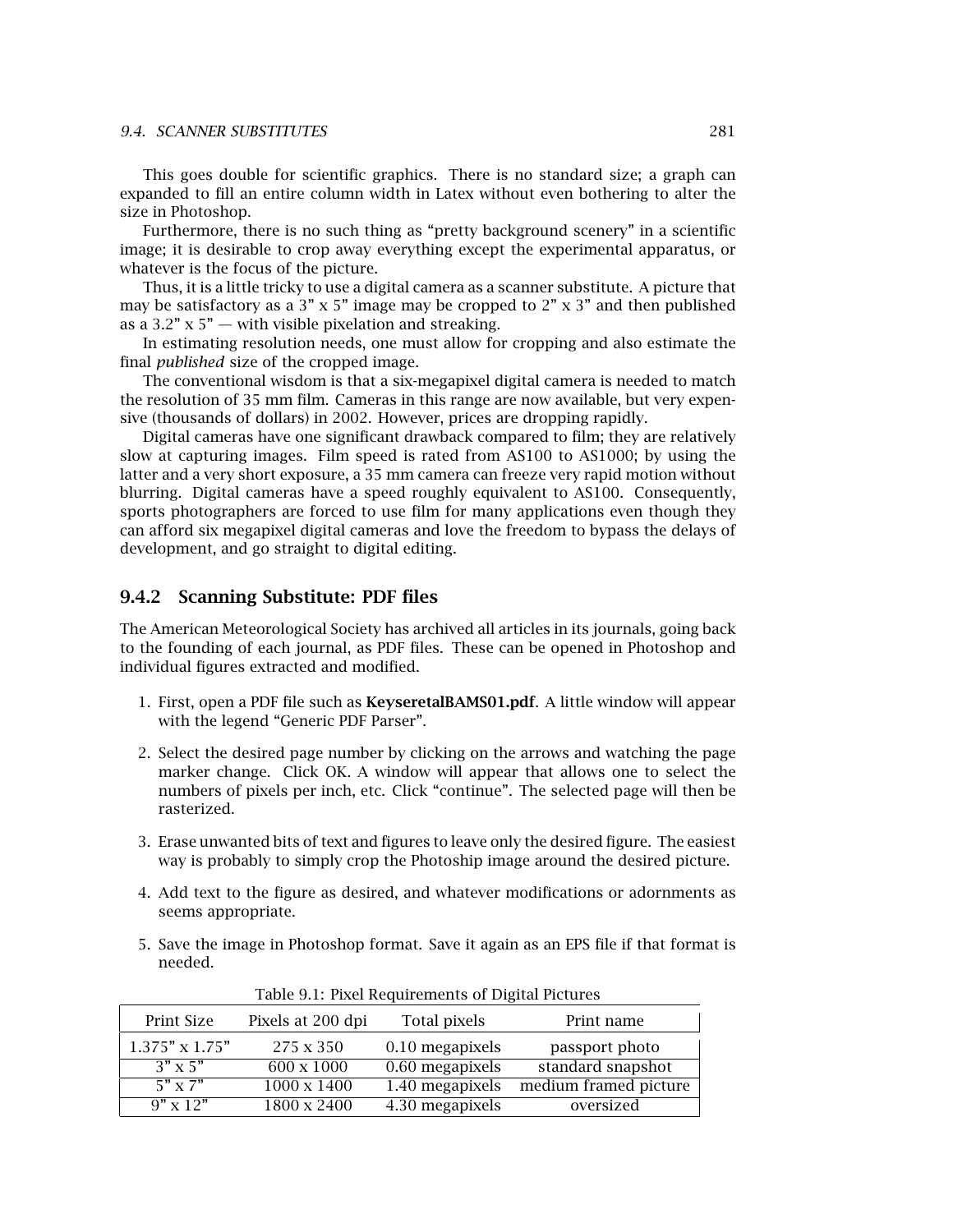When all this is done, one obtains the same result as an annotated scan, but without actually using a scanner

## **9.4.3 Scanning by Video Camera Frame-Grabbing**

This is effective. However, it is limited to low-resolution images ( 640 x 480 pixels) on older video cameras. Some of the newer digital camcorders have higher resolution, but even the best are inferior to a good digital camera.

#### **9.4.4 Scanning by Photo CD**

With this option, film is developed and returned to the photographer as a CD-ROM. The scanning is effectively done with a pretty good drum scanner. The CD contains several image sizes for each photo. The largest size image is 2048 x 3072 pixels.

# **9.5 Copyright and All That**

Many images, including most pictures in a scientific journal or a book, are protected by copyright. Some images are now protected by a "digital watermark" which is encoded in the pictured; decoding software can recover the watermark for a scanned image and so prove that the image was copied in violation of copyright laws. There are several ways to circumvent copyright.

- 1. Use old images for which copyright has expired. For example, images created in the nineteenth and early twentieth century are now in the public domain and can be freely copied. Some books contain collections of such images; these books of "clip art" explicitly state that these images are not protected by copyright.
- 2. Trace the scanned image and then delete the scan.
- 3. Ask permission of the copyright owner.

#### **9.5.1 Copyright-Expired Images**

American and international copyright laws contain time limits. For example, until recently, copyright protection expired 56 years after the original publication. Changes in the copyright law (about 20 years ago) altered the status of publications after that date: copyright now extends fifty years from the death of the author. All graphs published before 1942 are now in the "public domain", which means that copyright law no longer protects them and these images can be freely copied and republished.

There are subtleties. For example, da Vinci painted the *Mona Lisa* in the early sixteenth century and it is therefore not directly protected by copyright. However, the Louvre Museum owns the physical copy of the painting and does not allow unauthorized reproduction. One could copy the image from a book, but technically, the book is protected by copyright. In practice, since the image has been published in many books, one can safely scan it as long as one crops away all information that might indicate the book where it was published.

Government authors of scientific publications are required by law to place them in the public domain, and publishers have been forced to respect this. Such publications can be a useful source of royalty-free, copyright-free scanned images. But there is still a moral and cultural obligation to credit the original source in your caption.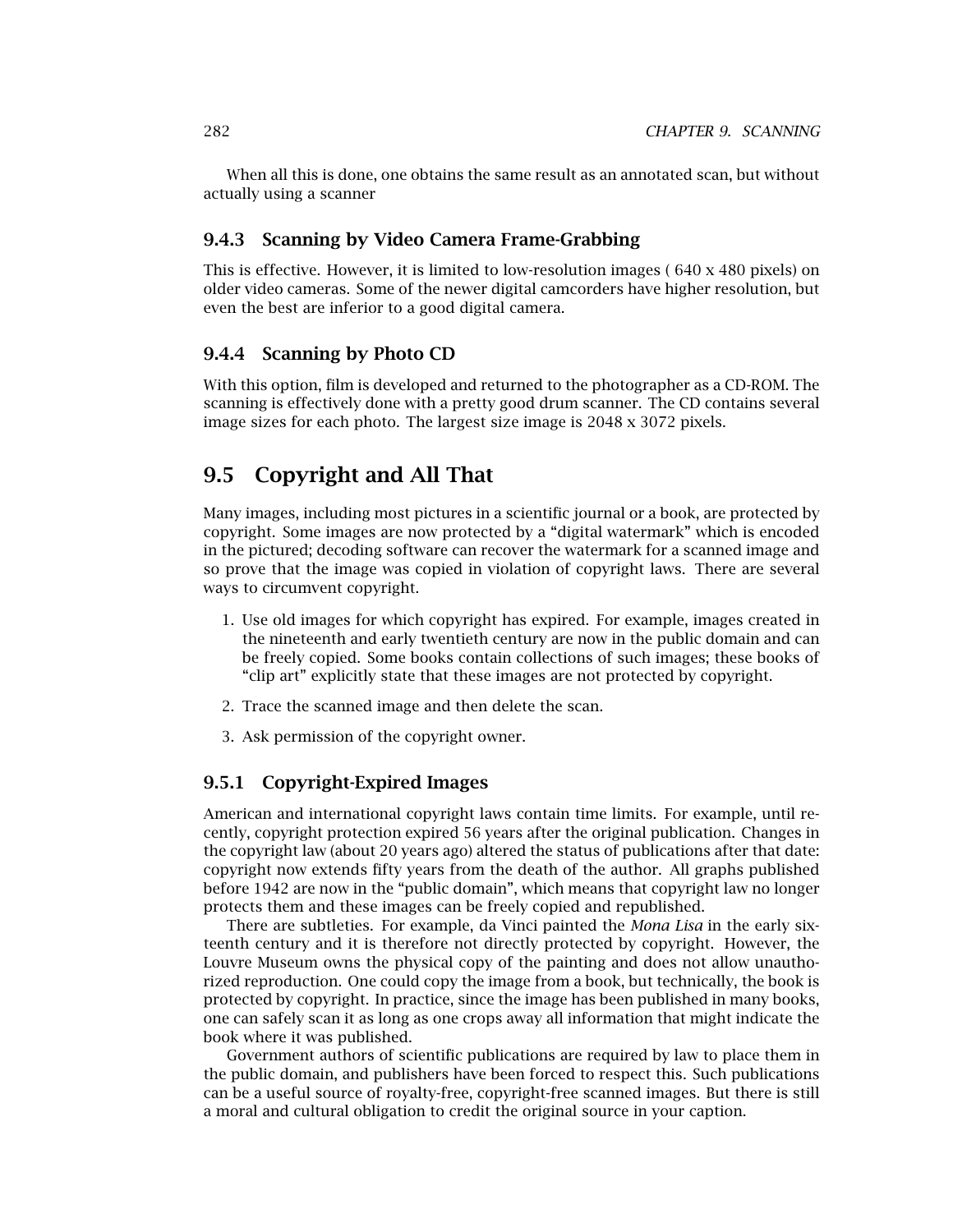#### **9.5.2 Scan, Trace and Delete the Original**

Drawing programs such as Adobe Illustrator support graphical layers. One can copy the scanned image into layer one, trace the image in layer two, and then delete layer one. Some specialized programs, such as Adobe Streamline, are designed specifically to do high quality automatic traces; Illustrator has a lower quality automatic trace. Even the best automatic trace usually requires some manual clean-up, but auto-tracing can greatly improve the usefulness of scanning.

Copyright law is not infringed as long as the trace is modified so that the final image is different from the original. (How different? Not very, but ask your lawyer!) The law states that the *expression* of an idea can be protected by copyright, but not the *idea itself*. Thus, one can always draw (or auto-trace and modify) a graph of the partial sums of the piecewise linear (or "sawtooth" function) even though such graphs have published many times before. The *idea* of a partial sum graph cannot be copyrighted. However, a pixel-by-pixel copy of someone else's published partial sum graph would be a violation of copyright law.

#### **9.5.3 Asking Permission**

Since scientists want maximum publicity for their own work, obtaining permission to use a copyrighted image is easy. One simply sends a form letter to the author.

The subtlety is that most journals and professional societies require the book or article author to transfer copyright to the publisher. However, to avoid annoying the author, publishers usually grant only conditional permission: the permission takes effect only when one has also obtained the consent of the author if still living. So, one must write to *both* the author and publisher. If the article has multiple authors, one must write to *all* the authors unless one authors signs on behalf of all the authors.

Only once have I been asked to pay a fee to reuse an image. A textbook publisher asked \$200 to use an image of the partial sum of a Fourier series for the piecewise linear function. I regenerated the graph using Matlab, and paid nothing.

# **9.6 How-To**

A scan is composed of mandatory steps plus others that are optional. The steps that must be done for every scan are the following.

- 1. Place the image to be scanned on top of the glass sheet and drop the cover over it, as far as the cover will go without forcing. This step is identical to making an ordinary xerox.
- 2. Open the scanning software, such as Ofoto which is standard for Apple scanners, and click the button to begin the scan.
- 3. Save the image as a computer file of the chosen file type: Postscript, Encapsulated Postscript (EPS), Pict [Macintosh only], TIFF, etc.

The scanner *hardware* almost never requires manipulation by the operator except to turn it on and off and to put the transparency adapter in place. Almost all options are implemented by clicking in the scanner program.

These options include the following: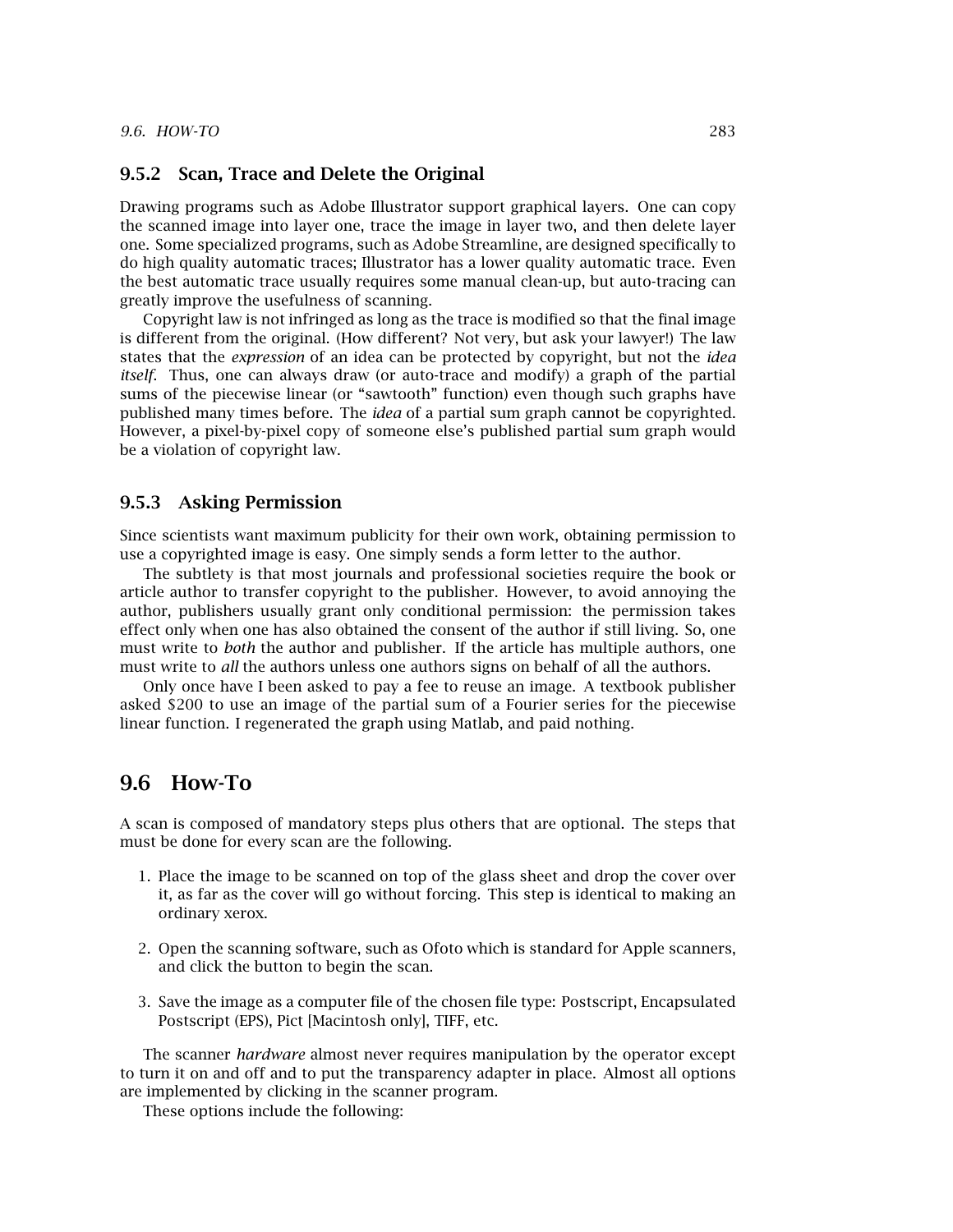• Scan as line art, grayscale, or color photograph.

If an image is drawn only in black lines, dashes, and curves without grayscale shading or color, then it is a good idea to click the "line art" option on the scanning software. There are two reasons. First, line art is stored as one-bit-per-pixel. Grayscale is 8-bit and color as 24-bit, which implies that at a given number of dots-per-inch, a grayscale file will be eight times as large as a line art scan of the same image. Second, line art images, if scanned as grayscale, will often be rather muddy-looking as the scanner represents the background as pale shades of gray.

Some scanner software, such as Ofoto, provides the option to *scan* line art at 8-bit resolution even though the result will be *stored* and *printed* at one bit resolution with the "threshold" option. The reason that the in-memory grayscale scan is useful is that one can observe what areas are treated as black and which areas as white by the default threshold criterion. If the scan target is a xerox, for example, the paper is likely sprinkled with a lot of tiny random dark spots. If these little gray noise blotches are being interpreted as black, then altering the threshold so that only really black pixels are printed as black may effectively eliminate a lot of noise from the scan.

• Dithering & Halftones

Most scanning software allows several 1-bit options. The best choice for line graphs is usually "threshold", which interprets all sufficiently dark pixels as black, and all pixels lighter than the threshold as white. (The threshold can be adjusted in the "Tone Controls" menu of Ofoto software, and similarly in other scanning software).

Another option is "dithering". This tries to correct for the "jaggies". The best option is to scan at higher resolution, but if this isn't possible, dithering may be helpful.

"Halftone" represents grayscale images by little black dots of various sizes and densities, similar to the way photographs are printed in newspapers. If the image is really grayscale, then one should scan it as a grayscale image. The little black dots of a halftone image will likely "bleed" when printed in ways even more unpleasant and uncontrollable than when grayscale images as printed. (To put it another way, scanning software and laser printers do a better job with grayscale images when they know the images are grayscale.)

• Printer & Monitor Calibration

Scanner software will optimize the image file so that it will print as well as possible on a given model of printer. (The software manual describes how to do calibrations for your particular printer; the software has been built-in calibrations for many common models of printer). This calibration is particularly helpful for *color*, less so for grayscale, and almost irrelevent for line art.

The scanner software will generate a standard chart to be printed, and then scanned. By comparing the scan of the calibration chart with its exact specifications, the software can "tweak" the scan so that the printed image resembles the scanned image as closely as possible.

The monitor can be similarly calibrated. Both printer and monitor calibrations are stored as files, to be applied as needed.

• Manual rotation.

The scanner software will try to identify the top edge of the page and then rotate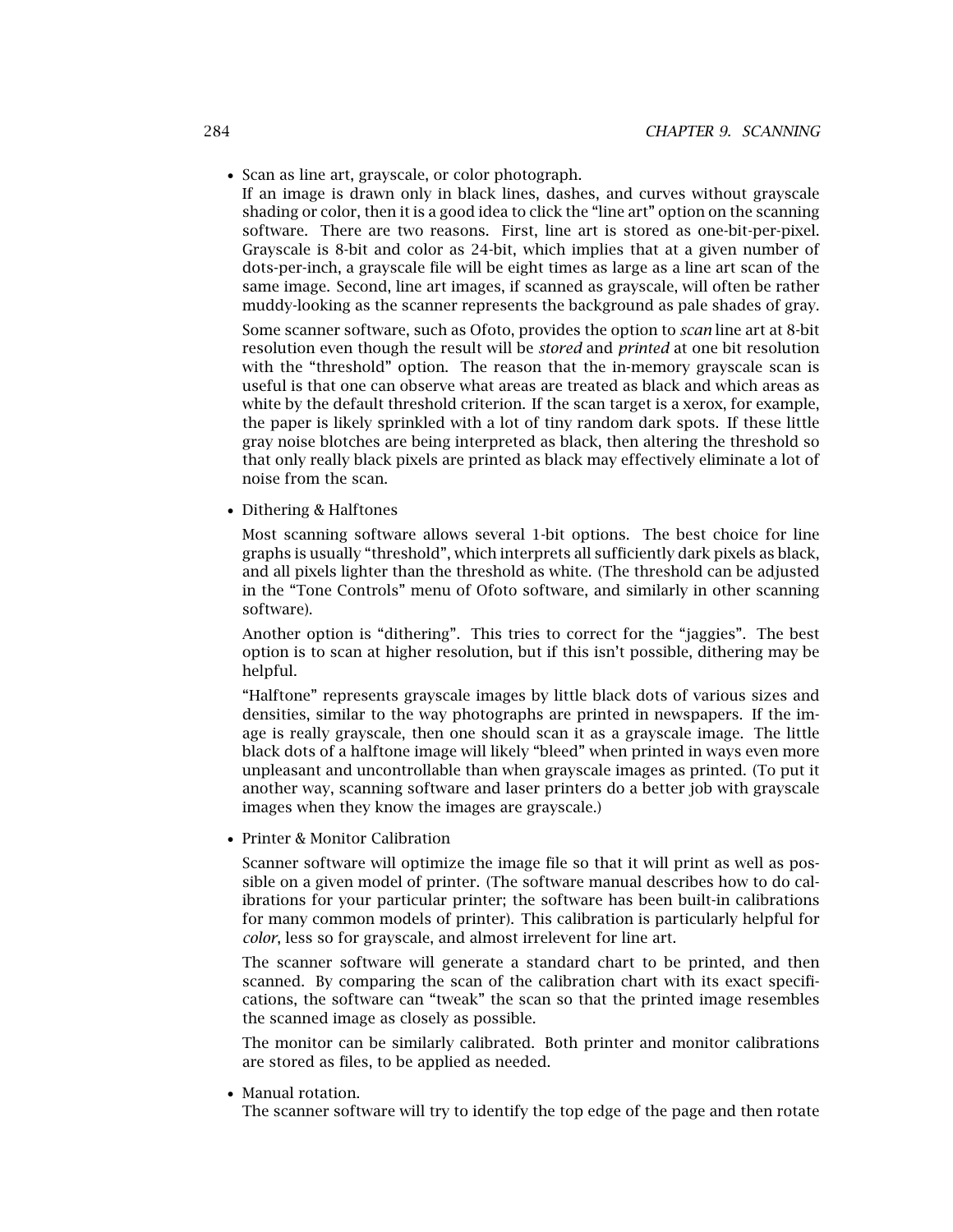the image is right side up. Of course, if one placed the paper absolutely level, this automatic rotation would be unnecessary. However, it is difficult to place the paper perfectly flush against the top of the glass sheet; even if the placement is perfect, the act of closing the cover may twist the paper a couple of degrees. So, the scanner tries to compensate. Often, automatic rotation fails either because the image to be scanned is twisted relative to the top of the sheet  $-$  common when scanning a xeroxed page, for example, or because the contrast between the top of the page and empty space is so weak that the software cannot detect the top edge. The software allows one to rotate the image manually when automatic rotation fails. Usually, only a rotation of one degree, either way, is sufficient.

• Cropping

When a xerox of a journal article is scanned, the scanner will scan the entire 8.5" x 11" page. If the goal is to copy a graph that occupies only a fraction of the page, then the extraneous material needs to be deleted. The cropping option allows one to move a box around the target image, using the mouse and cursor, and then cut away everything else.

Cropping is easy but important because it tremendously reduces the size of the image file

• Size Transformations

Scanning software allows one to change the size of an image. This is rarely needed because Latex, for example, can scale images when it prints them. (The image size can also be changed in a program like Photoshop or Illustrator).

• Photoshop filters

Photoshop is a program for transforming bit-map images, which are the only kind generated by a scan. Photoshop offers a wide variety of "filters" to distort the shapes, change colors, and do almost anything one wishes to an image. The computer shelves at a local bookstore will offer a large collection of books devoted entirely to Photoshop.

• Contrast

Scanning software usually has a built-in filter to manipulate the contrast of an image.

• Lighten/Darken, Balance and Exposure

This lighten/darken filter allows one to manipulate what artists call the "key" of an image. A very dark image, composed almost entirely of dark grayscale, can be lightened to use a wider range of grays.

Underexposure or overexposure of a photographic image will artificially change the key of an image. Therefore, Ofoto has a "balance" option which corrects for under/over exposure by automatically adjusting the image to a mid-range key. If this is inadequate, one can manually apply the lighten/darken filter.

"Key" correction can be done more precisely in Photoshop. However, if one is going to scan a whole bunch of very dark or very light images, it may be useful to adjust the default on the scanner to automatically apply a lighten/darken filter, if the scanner software allows this.

• Resolution

Usually specified in dots-per-inch (dpi). The default for line art is 300 dpi (which is the resolution of most laser printers). The default for photographs is usually 150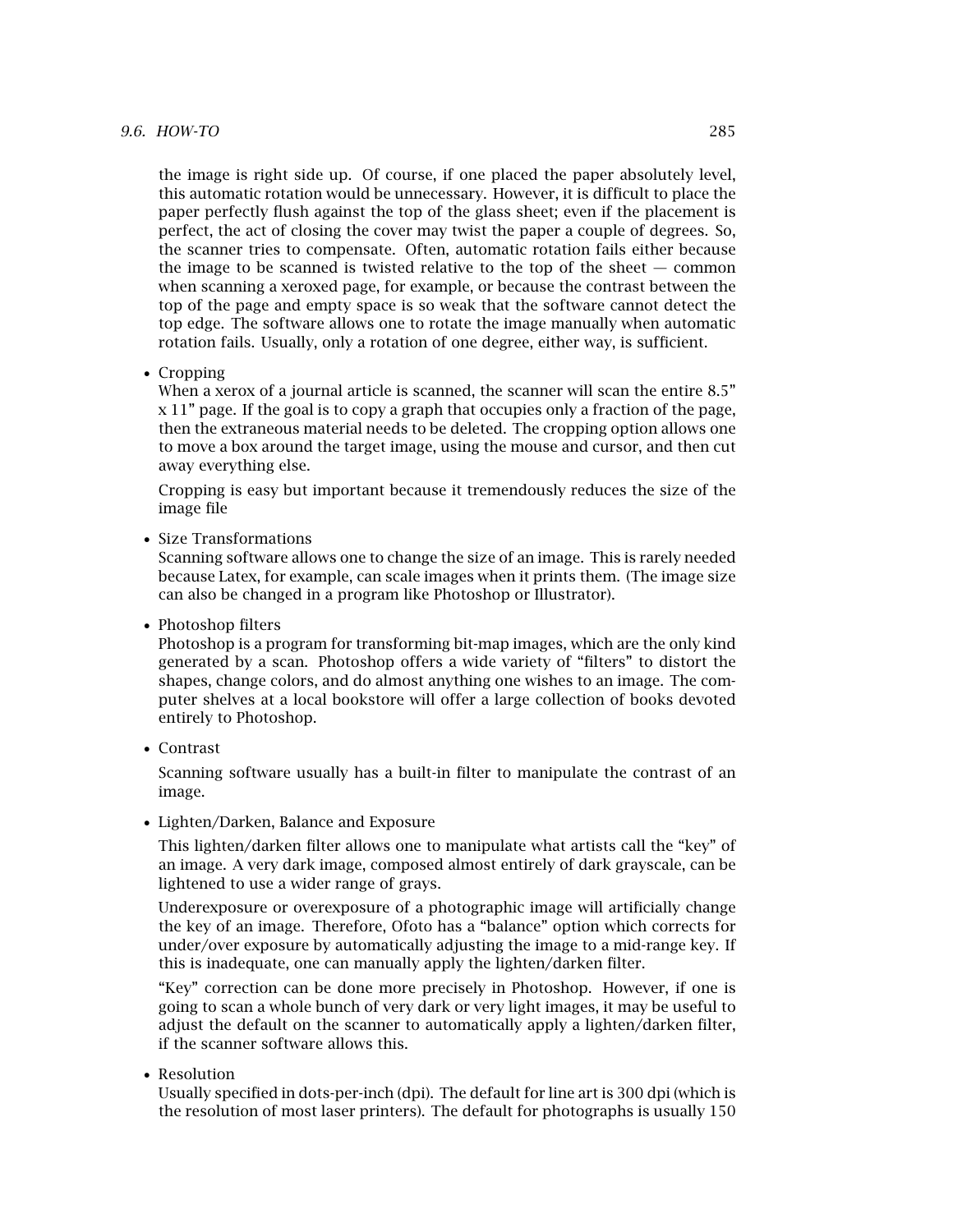dpi because color images yield very large files when scanned at high resolution. However, the software allows one to vary the resolution within wide limits.

# **9.7 Choice of Scanning Resolution**

There is a tradeoff in the user-chosen resolution of a scan: high resolution yields very large file sizes. It is silly to scan at 300 dpi if the image is intended for a Web site where it will be displayed at 72 dpi. What choices are good for different situations?

The usual rules-of-thumb are the following:

**Rule-of-Thumb 1 (Scanning Resolution)** *If an image is to be used at its physical size at a desired resolution of X dpi (dots-per-inch), then the scanner resolution should be set, in the scanning software, to scan at 2X dpi. In other words, scan at twice the desired resolution.*

This rule is most significant for making Web sites. A computer screen has a resolution of only 72 dpi, so it is sufficient to scan images for the Web at 150 dpi. The exception is if the Web image is going to displayed at a larger size than the original. If a tiny picture only 3 cm on a side is to be displayed as 6 cm square screen image, then the original should be scanned at 300 dpi.

This rule isn't too useful for published images because journal typesetters have a resolution of 2000 dpi, far beyond the capabilities of most scanners in a scientific or engineering facility. Even a low cost laser printer has a resolution of 300 dpi; the better models are 600 dpi. This is roughly the same as the maximum resolution of low and medium cost scanners.

For published images, the alternative rule is the following:

**Rule-of-Thumb 2 (Scanning Resolution for Print Publication)** *Scan at the print's high*est resolution, especially for line art *[black-and-white images]*.

Although not strictly a part of "visualization", scanners are often used to convert printed *text* into electronic form by first scanning the text and then deciphering using Optical Character Recognition (OCR) software.

**Rule-of-Thumb 3 (Scanning Resolution for OCR)** *Sullivan(1995), pq. 47, states that the best procedure is to scan at 300 dpi, black-and-white, which is the resolution that most OCR software is optimized for.*

Grayscale just slows down the OCR software and may degrade quality a little.

Drawing programs like Adobe Illustrator allow one to import scanned images. An imported bitmap or EPS image may have some undesirable features such as very large file size and extraneous graphical elements. Often the simplest way to keep the essential parts of the image while eliminating the undesirable features is to trace the scanned image.

Of course, manually tracing a complicated image can take a long time. Illustrator and its ilk therefore have an "auto-trace" option which lets the software do the tracing. Unfortunately, auto-trace is far from flawless. First, software in the year 2002 isn't capable of making the subtle judgments that a human can: should two adjacent lines, perhaps separated only by scanner error, be joined into one or left with a pixel-size gap in between? Second, such decisions about what to join and what to smooth are problem-dependent, and even very sophisticated software will be unable to make all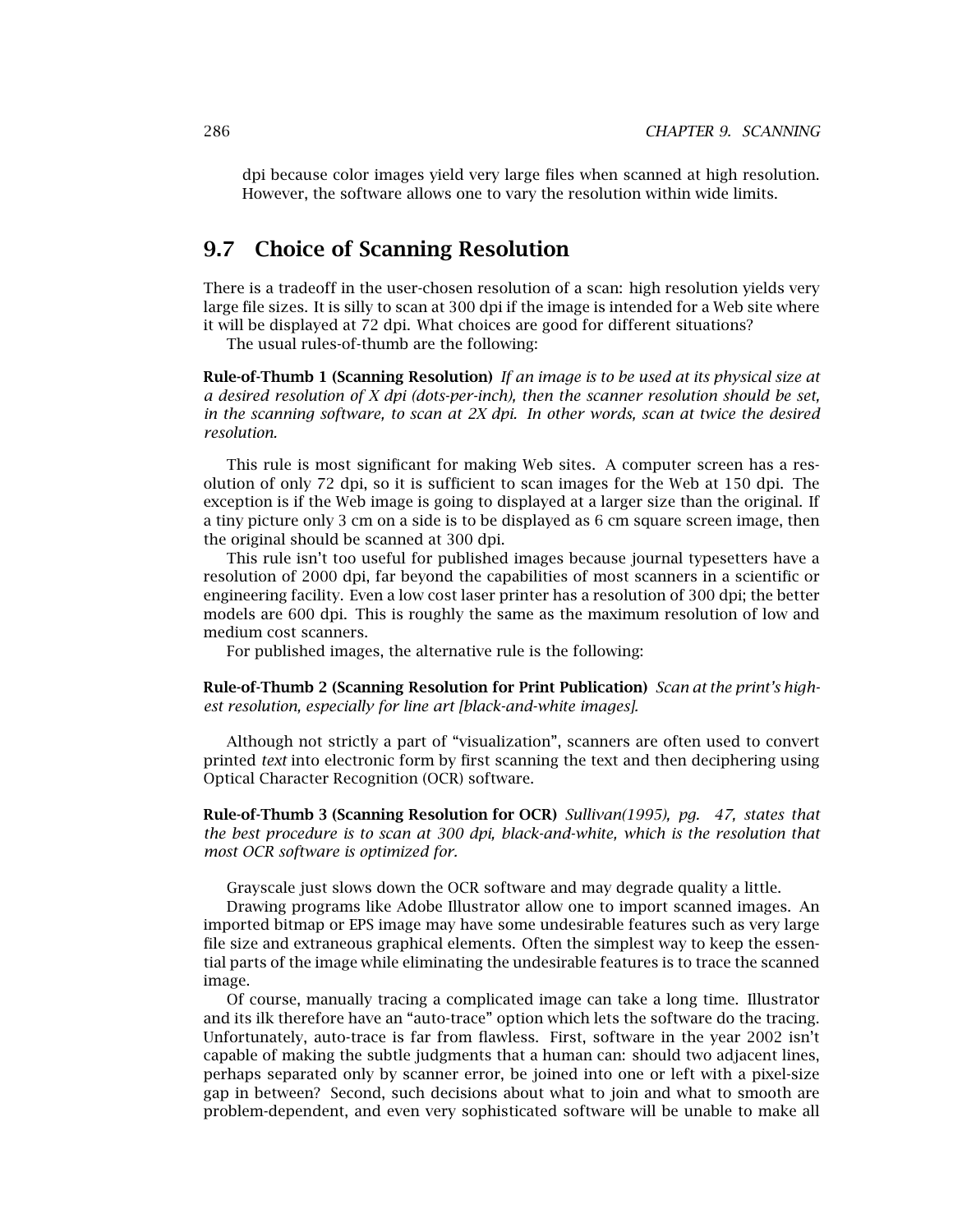the decisions correctly unless the software is somehow educated in the specifics of the problem.

Nevertheless, auto-trace can take much of the work out of tracing a scanned image if one is willing to do some manual clean-up afterwards.

**Rule-of-Thumb 4 (Scanning for Auto-tracing)** *Sullivan (1995), pg. 47, states that "For autotracing purposes, only one thing counts – the highest possible resolution."* 

*On pg. 80,he suggests that a good way to cope with a low resolution scanner (300 dpi) is to scan as a grayscale image. This is less subject to the jaggies than a black-and-white image.*

#### **9.7.1 Resolution and Resizing**

When one is saddled with a printer which has *lower* resolution than the scanner, one useful trick with a small image is to rescale it to larger size. For example, suppose the scanner has a 600 dpi resolution but the printer is limited to 300 dpi. If the image is doubled in size, and the scanning software is order to prepare the image for printing at 300 dpi, the result will use the same number of print dots as if the image were printed at its original size, but with 600 dpi resolution.

The restriction of this trick is to print the image at *N* times its original size at a resolution of *X* dpi, the scanner must be able to resolve *NX* dpi.

#### **9.7.2 Service Bureaus**

Most large cities and many universities have "service bureaus" or "university printshop" operations where very high resolution scanners are available. Industrial-strength scanners have a resolution of at least 2000 dpi. If very high resolution is needed, these specialized shops will provide it (for a fee).

For photographs, the simplest way to high resolution is to use a purpose-built photograph/slide scanner.

# **9.8 Scanning Transparencies**

Transparencies cannot be scanned in the same way as images in a book or on a sheet of white paper. The reason is that the green scanning light *reflects* off a sheet of white paper, but it goes *through* a transparency.

The good way to scan transparencies is to use a scanner which has a transparency adapter. Such adapters are widely available, but add several hundred dollars (or more) to the cost of the scanner. So, many scanners don't have them.

#### **9.8.1 White-Paper-Trick**

The sneaky way to scan transparencies on an adapter-less scanner is to insert a sheet of white paper above the transparency. The scanning beam will then pass through the transparency and bounce off the white paper back to the imaging head — but only where not blocked off by the pigment on the transparency. This trick works well for transparencies which are colored only in black. We have no experience in copying colored transparencies this way.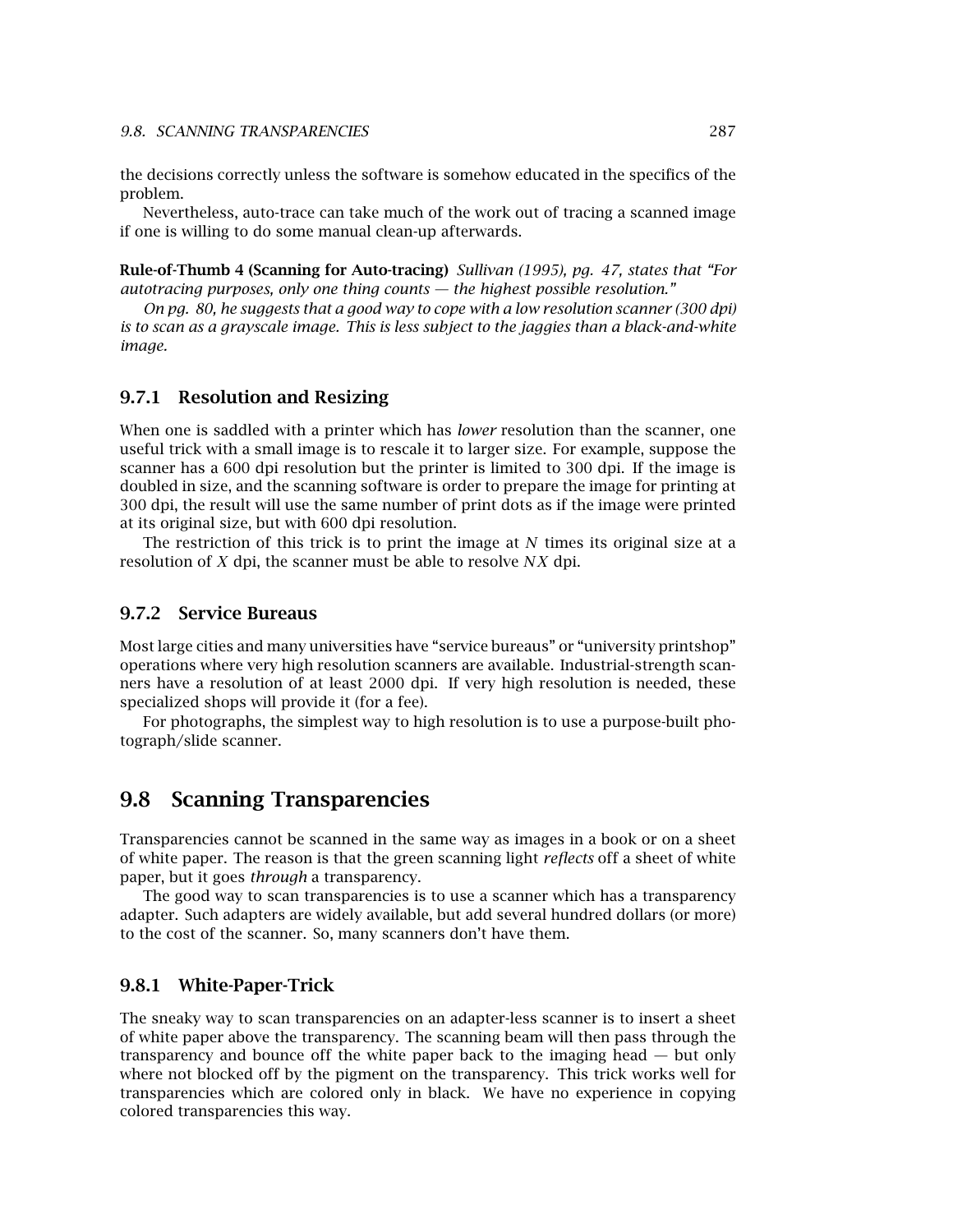

Figure 9.1: A comparison of scanning for opaque and for transparent media.

#### **9.8.2 Newton Rings**

When a transparency is scanned on a normal flatbed planner, the interaction of partial reflections between the glass platen of the scanner and the transparency film can create patterns of concentric rings on the scanned image which are called "Newton rings". These are not inevitable, and indeed can often be eliminated simply by repositioning the transparency film and rescanning. (The rings tend to occupy only a small portion of the image.)

Transparency scanners therefore *eliminate* the glass sheet so as to remove any possibility of Newton rings.

# **9.9 Scanning Photographs**

A photograph which has been printed or developed onto paper is an opaque object, and can therefore be scanned like any other sheet of paper. A photographic slide is transparent, and therefore should be scanned on a flatbed printer using the whitepaper-backing trick like other transparent media.

The best option with slides is to use a purpose-built slide scanner.

One great advantage of purpose-built slide scanners is that they have *very high resolution*, typically at least 1800 dpi. They also come with software specially designed to handle photographs, photographic negatives and so on.

"They offer superior software algorithms for capturing the subtle differences between different transparency types and color negatives. Because film companies such as Kodak and Fuji manufacture their films differently for consumer and professional use, this can be a significant feature. Your sunsets look great when shooting Kodachrome because "amateur" films like Kodachrome and Fujichrome are oversaturated to give 'truer' reds and greens. Ironically, Kodak's and Fuji's professional E6 films are nearly indistinguishable — they don't want to unduly influence a professional photographer's results. Dedicated slide scanners have to know how to distinguish between these two film types. As a result, most transparency scanners come with a fairly complete list of different film types that the scanner software supports and thus can compensate for when scanning." (Sullivan, 1995, pg. 37).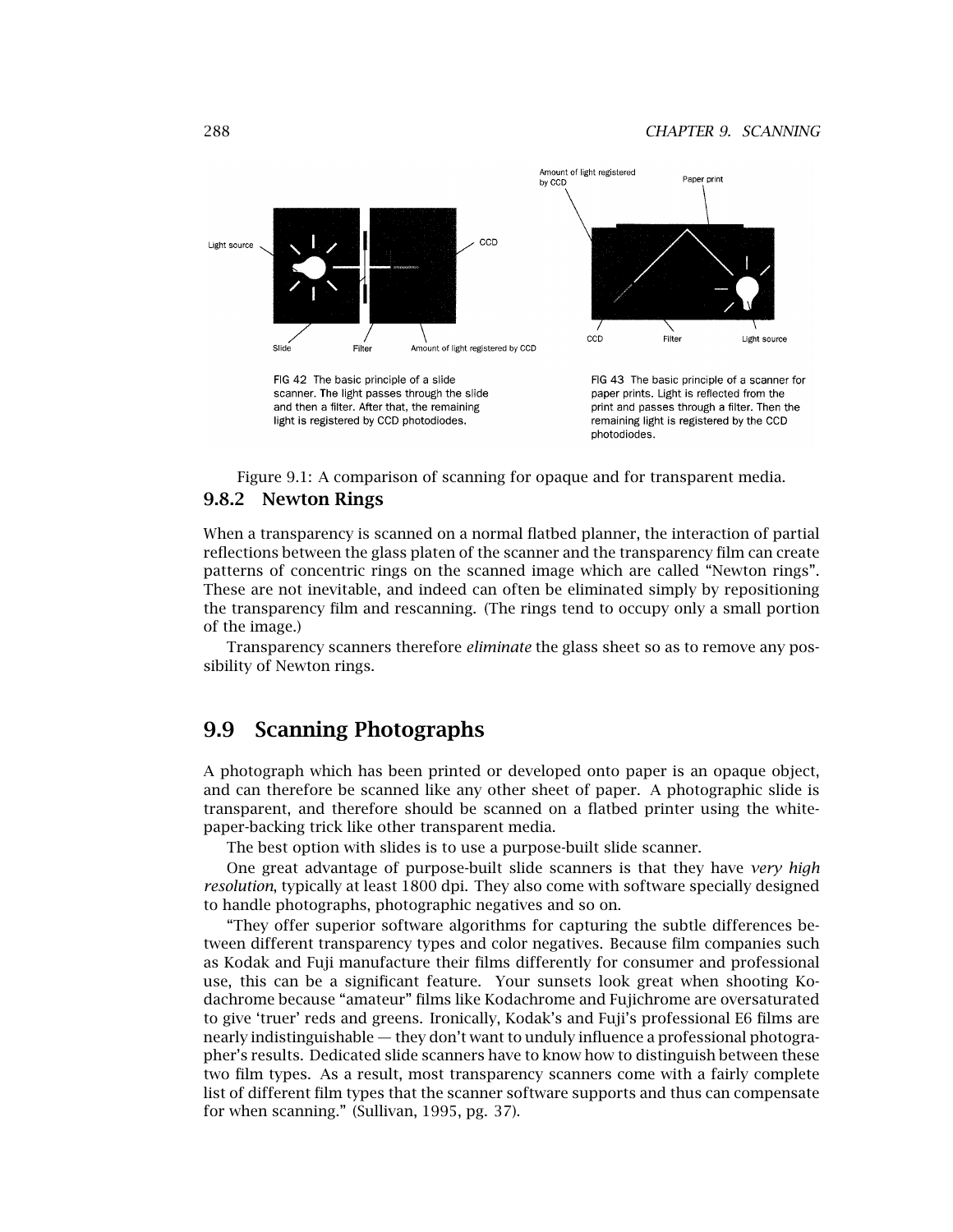# **9.10 Scanning Material Objects**

Sullivan (1995) notes that a scanner will often give good images of objects such as a dime or a bottle of white-out. It is helpful to put a sheet of white paper or Bristol board on top of the object to give a better image. It is usually necessary to use Photoshop to clean up the background. Still, this might be a good way to put images of small pieces of computer equipment or experimental apparatus into an image.

However, digital cameras as noted earlier are usually better unless the object is *small*. A closeup so that the object fills most of the picture may then be beyond the minimum focal distance of the camera.

## **9.11 Tone Curves, Gamma and All That**

**Definition 19 (Tone Curve (of a Scanner))** *This is a curve that gives the scanned brightness (output) as a function of the intensity of the image being scanned (input).*

By convention, the horizontal axis of the plot of a tone curve is *input* and the vertical axis is for output intensity.

Ideally, the default tone curve of a scanner is linear, but this is never exactly true. However, to understand the adjustments that can be made by software, it is helpful to pretend the default tone curve is linear.

Scanning software has the ability to increase or decrease contrast so as to reveal details in deeply-shadowed areas, for example, that would be lost if scanned using the scanner's default settings. However, there are some subleties.

First, a few scanners and many image-processing programs allow for the *linear* controls of "contrast" and "lightness". Sullivan detests linear corrections to the tone curve because they usually lead to loss of data.

**Definition 20 (Contrast Adjustment (of a Scanner))** *The angle of the tone curve is increased or decreased.*

When contrast is increased, a range of dark on the image is output as black and a range of light tones is also output as white (right middle panel in Fig. 9.2). Information is lost because a whole range of intensity is mapped to a single tone.

When contrast is decreased, the output range is truncated. A low-contrast image does not use the blackest blacks or the lightest whites; we have the approximate equation

low-contrast  $\leftrightarrow$  all-grey, black-free & white-free output

**Definition 21 (Lighten/Darken (of an Image))** *The tone curve is moved up or down without a change in shape or slope. (An artist would refer to this as raising or lowering the "key" of the image.)*

Lightening adds a constant amount to each tone in the output. A range of dark tones is thus truncated from the image:

> lightened  $\leftrightarrow$  grey & white, black-free output darkened  $\leftrightarrow$  black & grey, white-free output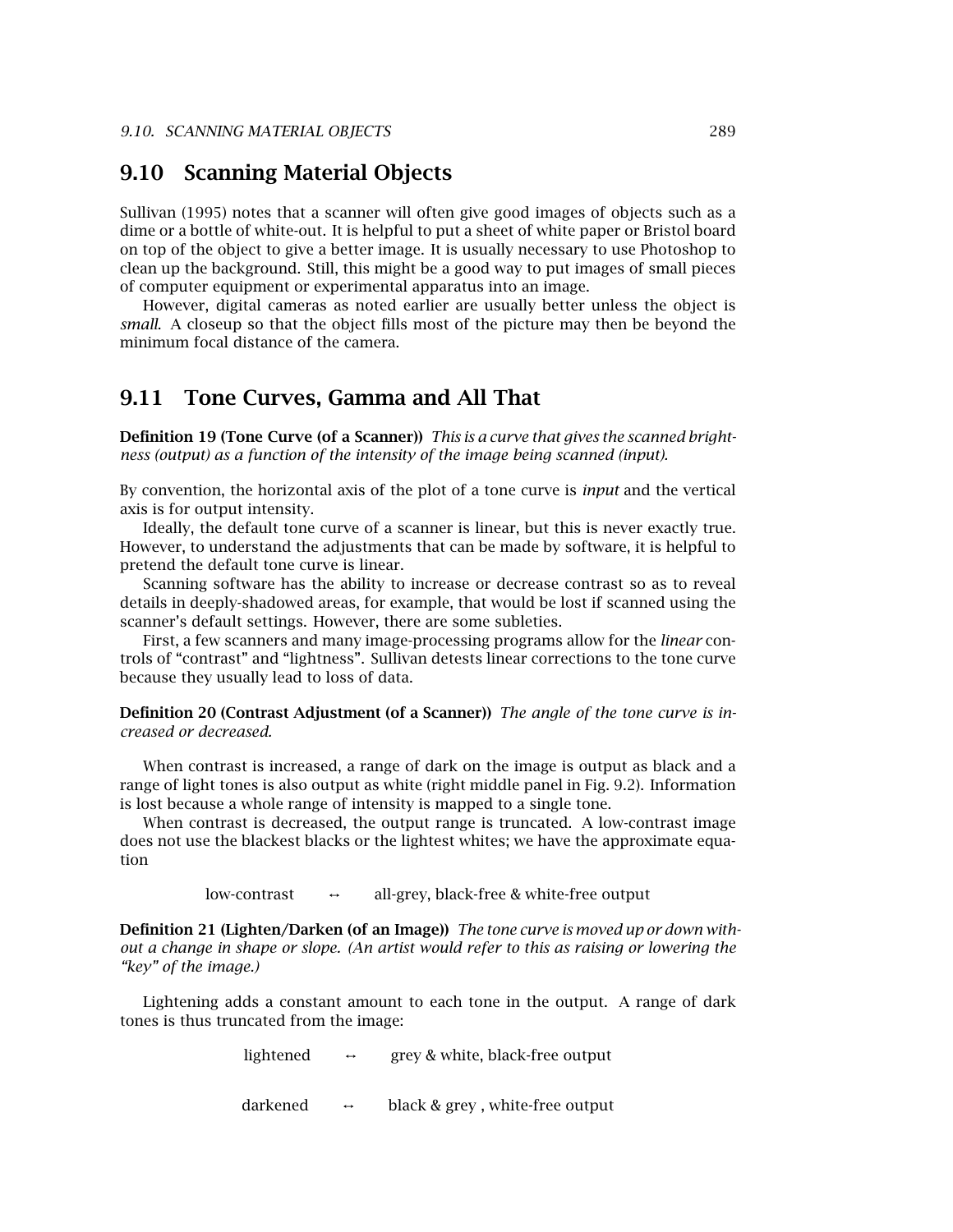

Figure 9.2: Tone curves for an image, with and without the use of various filters.

Contrast uses the full output range of the scanner, but there is loss of data because part of the input range, either the black end or the white end, is ignored. Lightening and darkening use the full input range, but part of the output range is ignored.

In contrast, scanner software allows easy manipulations of the tone curve which force it to be *nonlinear*, but preserve the totality of both the input and output range.

The simplest nonlinear tone curve manipulation is to vary the parameter called "gamma".

**Definition 22 (Gamma)** *"Gamma" is a numerical parameter which specifies the brightness of midtones relative to default. Thus,Gamma=1.0 is the default. Gamma = 0.75 improves resolution in light areas; Gamma = 1.5 improves resolution in dark areas. The ends of the tone curve (blackest-input-to-blackest-output,and similarly at the white end) are not altered by manipulating Gamma.*

Sullivan is a big fan of Gamma manipulation because the full input and output ranges are preserved. When Gamma is set equal to 0.75, the midtone input is mapped to a darker tone on output so that the tone curve becomes a parabola dragged down below the default line curve. Thus, the brighter half range of tones in the image is mapped to say, two-thirds of the range of tones in the output. Thus, contrast is increased for the lighter tones.